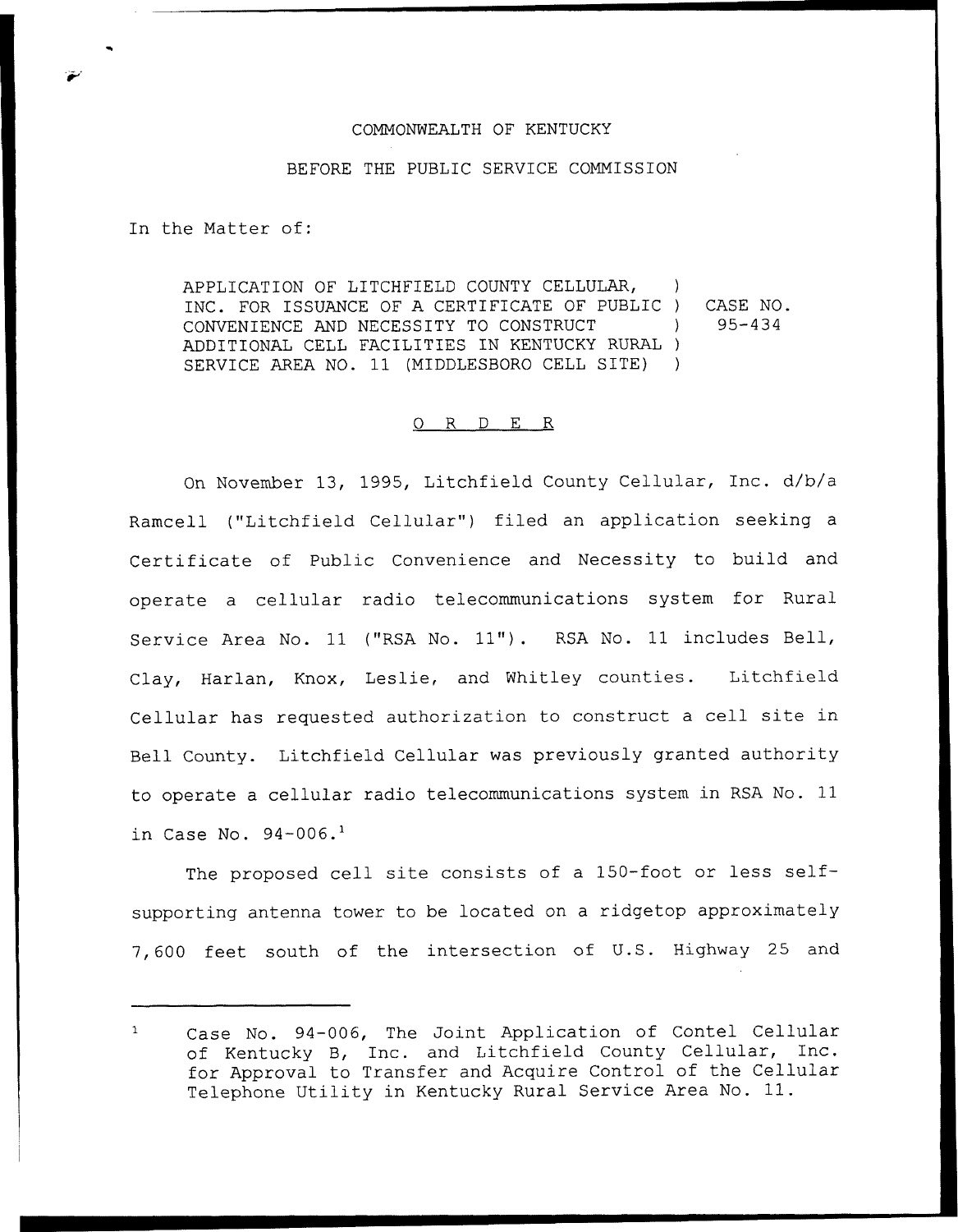Kentucky Highway 188 in Bell County, Kentucky ("the Middlesboro cell site") . The coordinates for the Middlesboro cell site are North Latitude 36° 38' 53.2" by West Longitude 83° 41' 25.3".

Litchfield Cellular has provided information regarding the structure of the tower, safety measures, and antenna design criteria for the Middlesboro cell site. Based upon the application, the design of the tower and foundation appears to meet the criteria of the Building Officials and Code Administrators International, Inc. National Building Code with reference to earthquakes, winds, and tornadoes.

Pursuant to KRS 100.324(1), the Middlesboro cell site's construction is exempt from local zoning ordinances; however, Litchfield Cellular notified the Bell County Judge/Executive of the pending construction. Litchfield Cellular has filed applications with and received approvals from the Federal Aviation Administration and the Kentucky Airport Zoning Commission for the construction and operation of the Middlesboro cell site.

Other than the lessor, there are no persons who own property or who reside within <sup>500</sup> feet of the Middlesboro cell site. However, notice of the pending construction was posted in <sup>a</sup> visible location on the proposed site for at least two weeks. To date, no intervention requests have been received.

Pursuant to KRS 278.280, the Commission is required to determine proper practices to be observed when it finds, upon

 $-2-$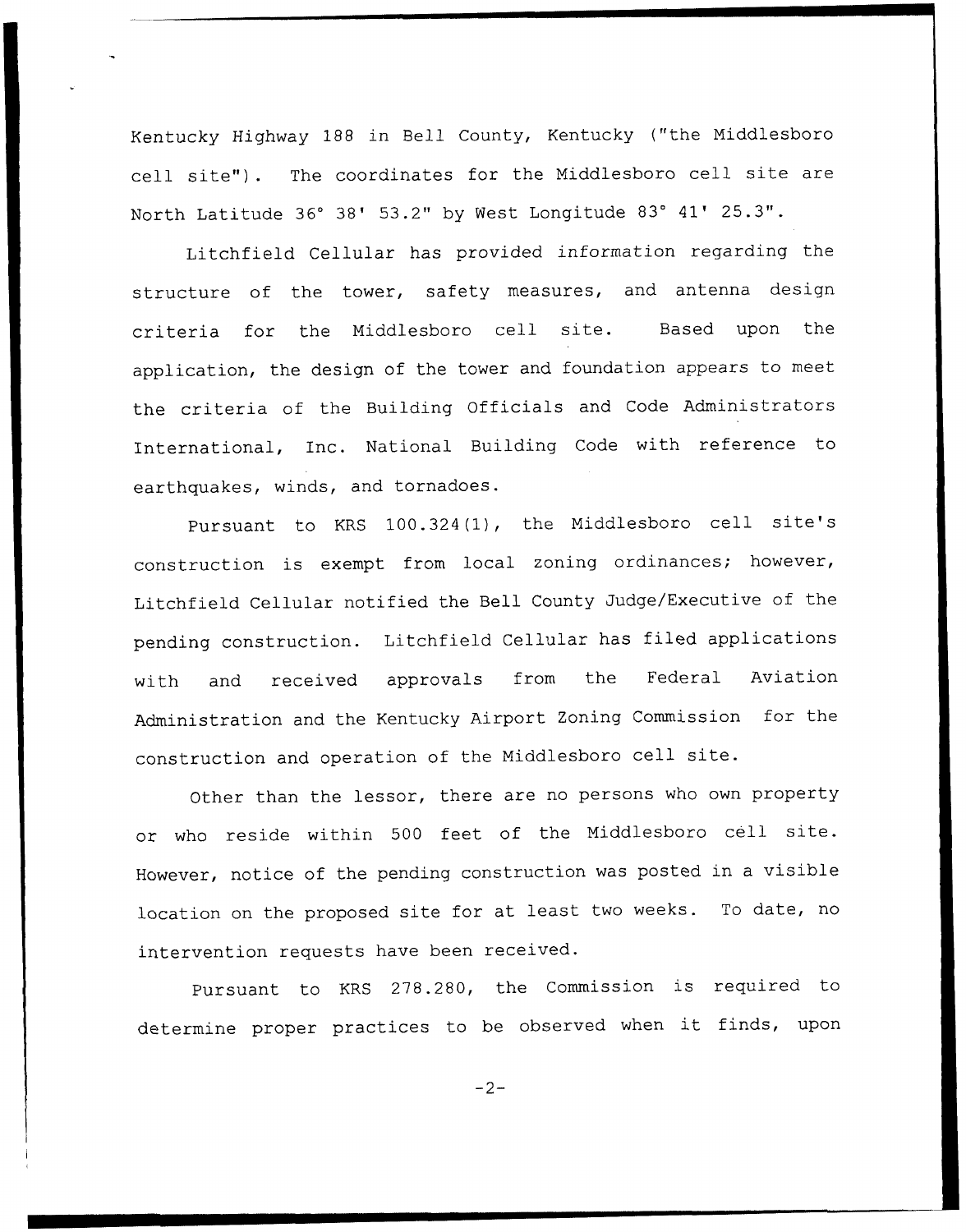complaint or on its own motion, that the facilities of any utility subject to its jurisdiction are unreasonable, unsafe, improper, or insufficient. To assist the Commission in its efforts to comply with this mandate, Litchfield Cellular should notify the Commission if it does not use this antenna tower to provide cellular radio telecommunications services in the manner set out in its application and this Order. Upon receipt of such notice, the Commission may, on its own motion, institute proceedings to consider the proper practices, including removal of the unused antenna tower, which should be observed by Litchfield Cellular.

The Commission, having considered the evidence of record and being otherwise sufficiently advised, finds that Litchfield Cellular should be granted <sup>a</sup> Certificate of Public Convenience and Necessity to construct and operate the Niddlesboro cell site in RSA No. <sup>11</sup> under its previously approved tariff.

IT IS THEREFORE ORDERED that:

1. Litchfield Cellular be and it hereby is granted <sup>a</sup> Certificate of Public Convenience and Necessity to construct and operate the Middlesboro cell site.

2. Litchfield Cellular shall immediately notify the Commission in writing, if, after the antenna tower is built and utility service is commenced, the tower is not used for <sup>a</sup> period of <sup>3</sup> months in the manner authorized by this Order.

 $-3-$